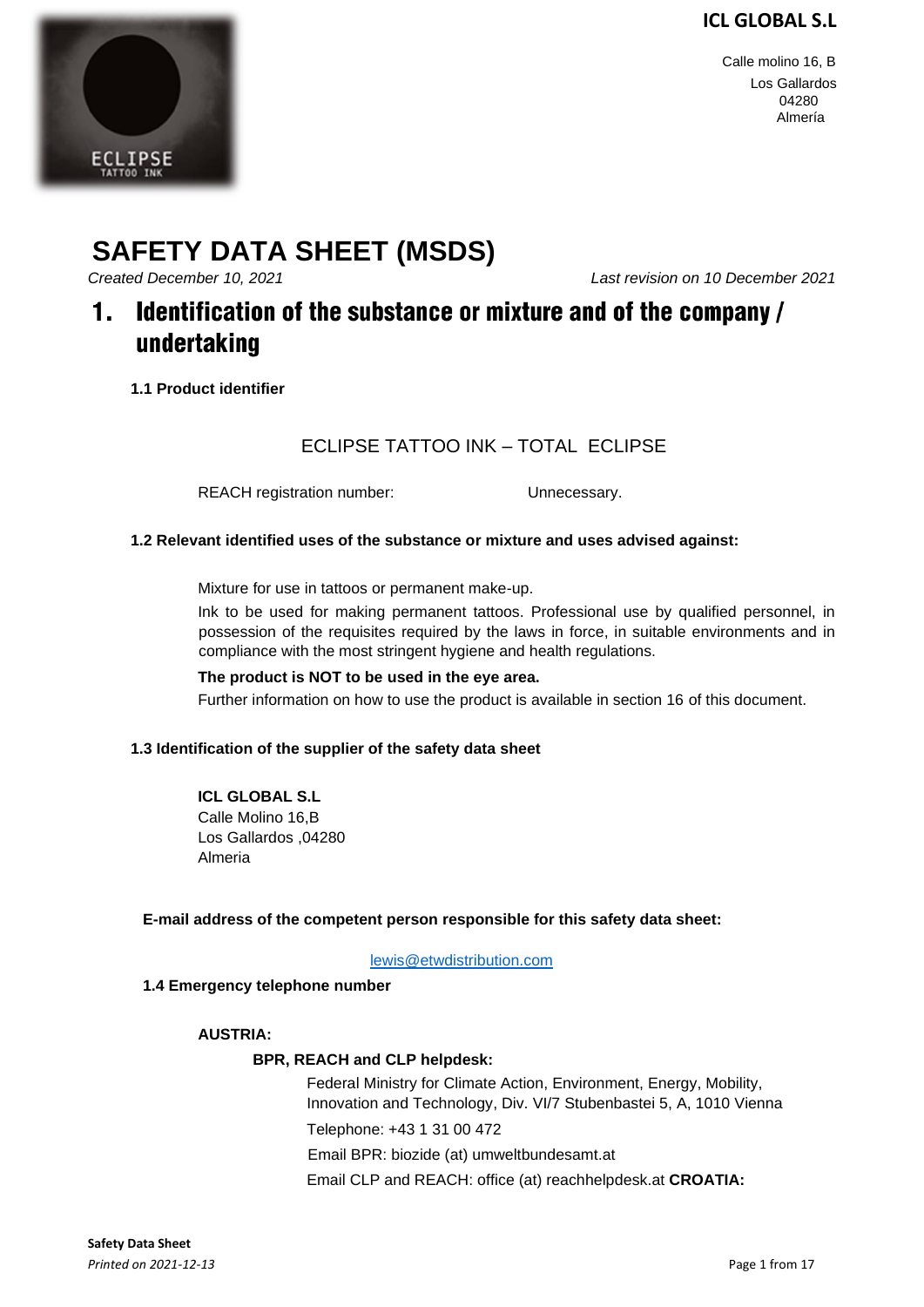

Calle molino 16, B Los Gallardos 04280 Almería

#### **BPR and REACH helpdesk:**

Ministry of Health, Ksaver 200a - 10000 Zagreb Telephone: +385 1 4607 555 Fax: +385 1 4607 631 Email BPR: biocidi (at) miz.hr Email REACH: helpdesk-reach (at) miz.hr **CLP helpdesk:**  Croatian Institute of Public Health, Department for Toxicology, Borongajska 83g, Zagreb Telephone: +385 1 46 86 910 Fax: +385 1 46 41 368 Email: toksikologija (at) hzjz.hr

#### **DENMARK:**

#### **REACH, CLP and BPR helpdesks:**

Danish Environmental Protection Agency

Tolderlundsvej 5, 5000 Odense C

Telephone: +45 72 54 44 66

Email CLP: clphelpdesk (at) mst.dk

Email REACH: reachspm (at) mst.dk

Email BPR: biocideshelpdesk (at) mst.dk **FRANCE:** 

#### **BPR helpdesk:**

ANSES – Agence nationale de sécurité sanitaire de l'alimentation, de l'environnement et du travail

253 avenue du général Leclerc, 94701 Maisons-Alfort Cedex

Email: helpdesk-biocides (at) anses.fr **CLP and** 

#### **REACH helpdesk:**

INERIS DRC/VIVA/EVEC

Parc Technologique Alata BP2 - F-60550 Verneuil en Halatte

Telephone: +33 8 20 20 18 16

Fax: +33 3 44 55 67 67 **HUNGARY:** 

#### **BPR, CLP and REACH helpdesk:**

National Public Health Center H-1097

Budapest, Albert Flórián út 2-6

Telephone:

BPR: +36 1 476 1100/2960

CLP: +36 1 476 1135

REACH: +36 1 476 1134

Email: BPR: biocide.helpdesk (at) nnk.gov.hu

CLP: clp.helpdesk (at) nnk.gov.hu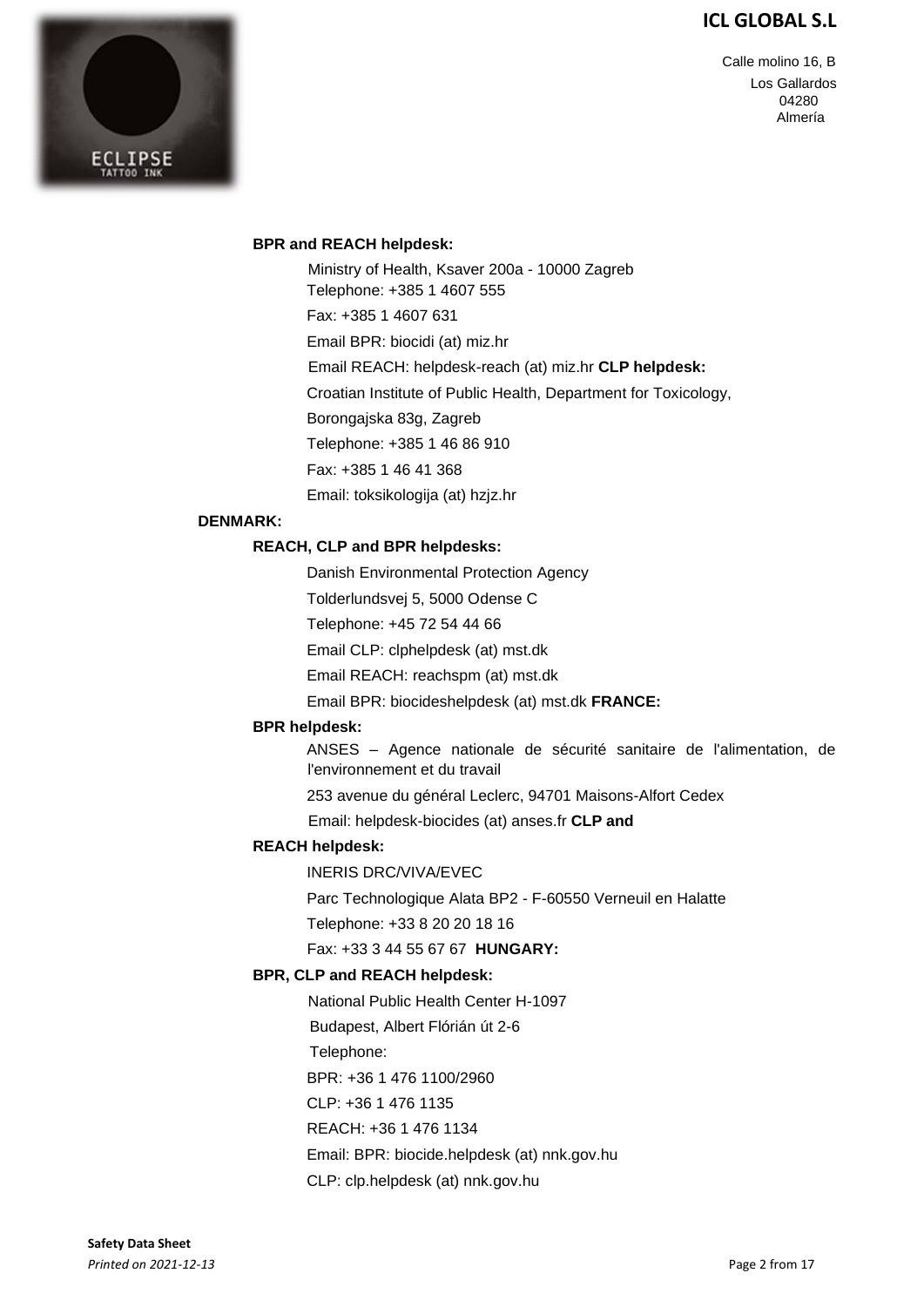Calle molino 16, B Los Gallardos 04280 Almería



REACH: reach.helpdesk (at) nnk.gov.hu

#### **ITALY:**

#### **BPR helpdesk:**

Ministry of Health: Direzione generale dei dispositivi medici, del servizio farmaceutico e della sicurezza delle cure - ufficio VII

Viale Giorgio Ribotta, 5 00144 Roma

Telephone (for technical and scientific

issues): dott.ssa Emanuela Fabbri +39 06 59 94 37

33 dott.ssa Daniela Gigante +39 06 59 94 38 49

#### Email: Biocidi (at) sanita.it **CLP helpdesk:**

Istituto Superiore di Sanità

National Centre for Chemicals, cosmetics and consumer protection

Viale Regina Elena 299, 00161 Roma

Email: helpdesk.clp (at) iss.it

#### **REACH helpdesk:**

Ministry of Economic Development

Via Molise 2, 00187 Roma

Email: helpdesk-reach (at) mise.gov.it **LITHUANIA:** 

#### **BPR helpdesk:**

National Public Health Centre under the Ministry of Health, Vilnius Department

Kalvariju st. 153, LT-08221 Vilnius

Telephone: +370 5 264 9678

Fax: +370 5 264 9664

Email: vilnius (at) nvsc.lt

#### **CLP and REACH helpdesk:**

Environmental Protection Agency

A. Juozapaviciaus str. 9, LT-09311 Vilnius

Email: reachclp (at) aaa.am.lt

#### **MONTENEGRO:**

#### **REACH, CLP, BPR helpdesk:**

Ministry of Sustainable Development and Tourism, Nature and Environmental Protection Agency

IV Proleterske 19,

81000 Podgorica

Email: helpdesk (at) epa.org.me **POLAND:** 

#### **BPR helpdesk:**

The Office for Registration of Medicinal Products, Medical Devices and Biocidal Products al. Jerozolimskie 181c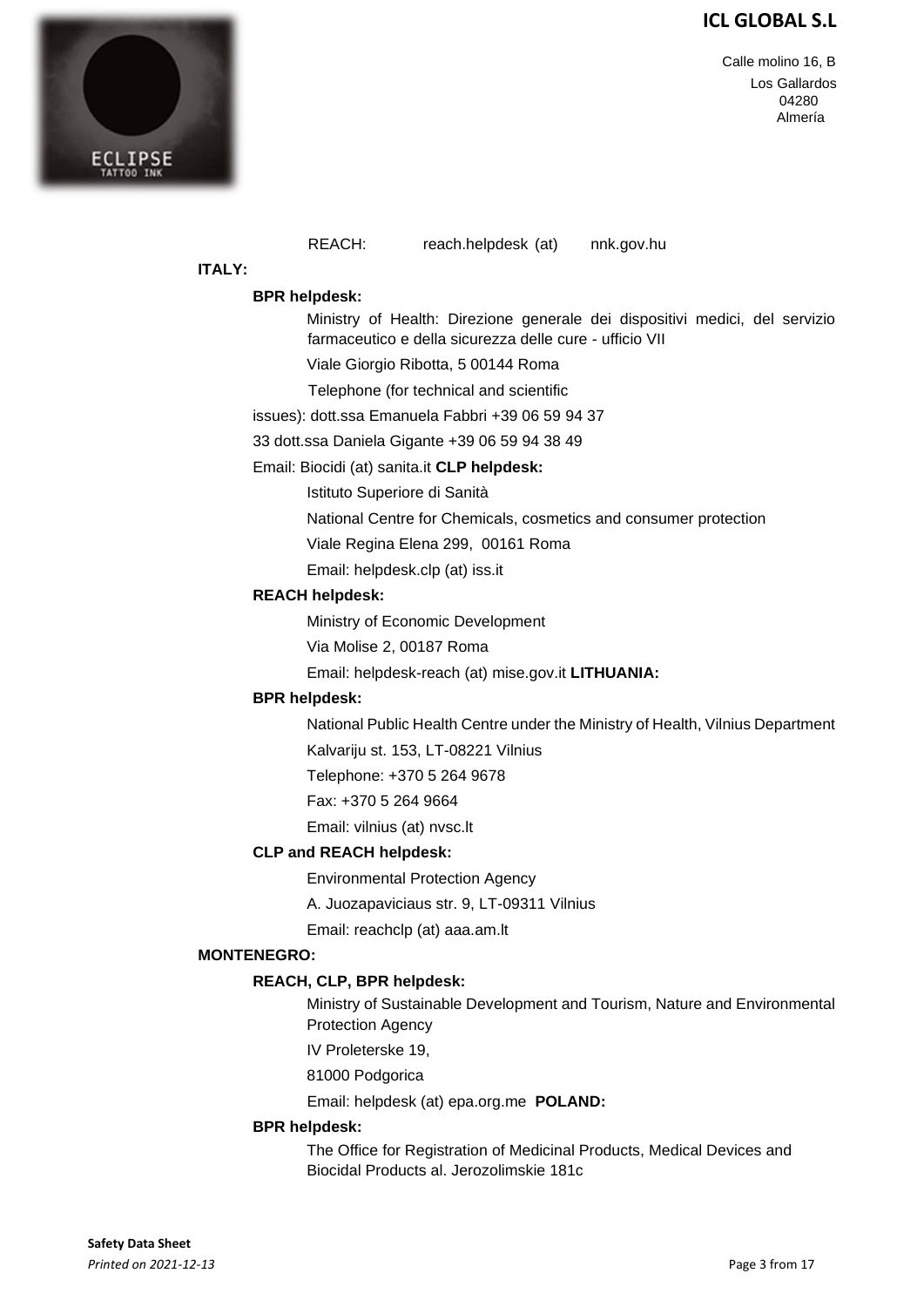Calle molino 16, B Los Gallardos 04280 Almería



02-222 Warsaw

Telephone: +48 22 492 11 00, fax : +48 22 492 11 09 Email:

pb (at) urpl.gov.pl

### **CLP and REACH helpdesk:**

Bureau for Chemical Substances ul. Dowborczykow

30/34

90-019 Lodz

Telephone: +48 42 2538 424; +48 42 2538 427 Fax:

+48 42 2538 444 **SERBIA:** 

#### **REACH, CLP, BPR helpdesk:**

Ministry of Environmental Protection Address:

1, Omladinskih brigada Str.

11070 Belgrade

Phone: +381 11 7155 225

Fax: + 381 11 3132 574

Email: info.hemikalije (at) ekologija.gov.rs **SPAIN:** 

#### **BPR helpdesk:**

Ministry of Health, Social Services and Equality

Paseo del Prado 18-20, 28071 Madrid

Email: biocidas-helpdesk (at) mscbs.es **CLP and** 

### **REACH helpdesk:**

Portal de Información REACH y CLP

C/ Julián Camarillo 6B, 4ª Planta, 28037 Madrid

Email: info (at) reach-pir.es

#### **TURKEY:**

### **REACH and CLP helpdesk:**

Ministry of Environment and Urbanisation

Directorate General of Environmental Management

Department of Chemicals Management Mustafa Kemal Mahallesi Eskişehir Devlet Yolu (Dumlupınar Bulvarı) 9. km. No: 278 Çankaya / Ankara

Telephone: +90 (312) 586 -31 87/31 88/ 31 89/ 31 90 **BPR helpdesk:** 

Ministry of Health

Üniversiteler Mah. Dumlupınar Bulv. 6001. Cad. No:9 06800 Bilkent - Çankaya / Ankara-TURKEY

Telephone: +90 312 565 5212 / 5218 / 5222

E-mail: thsk.cevre (at) saglik.gov.tr

### **BELGIUM:**

### **BPR and CLP helpdesk:**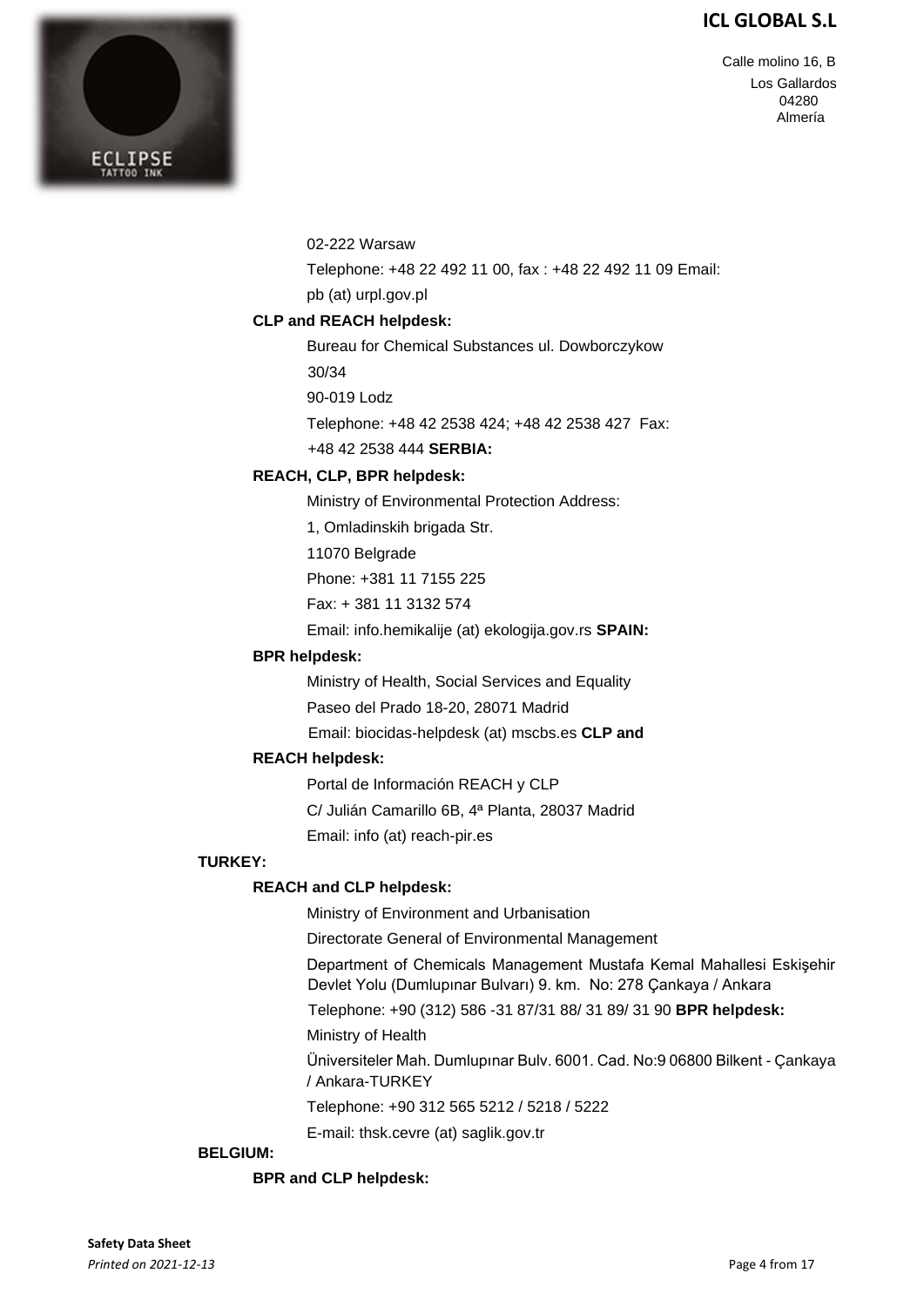



Federal Public Service (FPS) Health, Food Chain Safety and Environment Place Victor Horta 40/10, 1060 Brussels

Email BPR: info.biocides (at) environment.belgium.be **REACH helpdesk:** 

FPS Economy, Rue du Progrès, 50, B-1210 Brussels Telephone:+32 (0) 800 120 33

Fax: +32 (0) 2 277 53 04

Email: reachinfo (at) economie.fgov.be **CYPRUS:** 

#### **BPR competent authority:**

Department of Agriculture

Louki Akrita 1412, Lefkosia

Telephone: +357 22 408 636; +357 22 408 669

Email: ahadjigeorgiou (at) da.moa.gov.cy; alegavriel (at) da.moa.gov.cy **CLP**

#### **and REACH helpdesk:**

Department of Labour Inspection

CY-1493, Nicosia

Telephone CLP: +357 22405611; +357 22 40 56 08

Fax: +357 22663788

Telephone REACH: +357 22 40 56 09; +357 22 40 56 08

Email CLP: CLP@dli.mlsi.gov.cy

Email REACH: REACH@dli.mlsi.gov.cy **ESTONIA:** 

#### **BPR, CLP and REACH helpdesk:**

Terviseamet/Health Board; Department of Chemicals Safety

Paldiski mnt 81, 10617 Tallinn

Email BPR: bpr (at) terviseamet.ee

Email CLP: clp (at) terviseamet.ee

Email REACH: reach (at) terviseamet.ee **GERMANY:** 

#### **BPR, CLP and REACH helpdesk:**

BAuA – Bundesanstalt für Arbeitsschutz und Arbeitsmedizin Federal Institute for Occupational Safety and Health

Friedrich-Henkel-Weg 1 – 25

D-44149 Dortmund

Telephone: + 49 (0) 231 9071 2971

Fax: +49 (0) 231 9071 2679

Email: reach-clp-biozid (at) baua.bund.de **ICELAND:** 

#### **BPR, CLP and REACH helpdesk:**

Umhverfisstofnun (Environment Agency of Iceland)

Suðurlandsbraut 24 108 Reykjvik

Telephone: +354 591 2000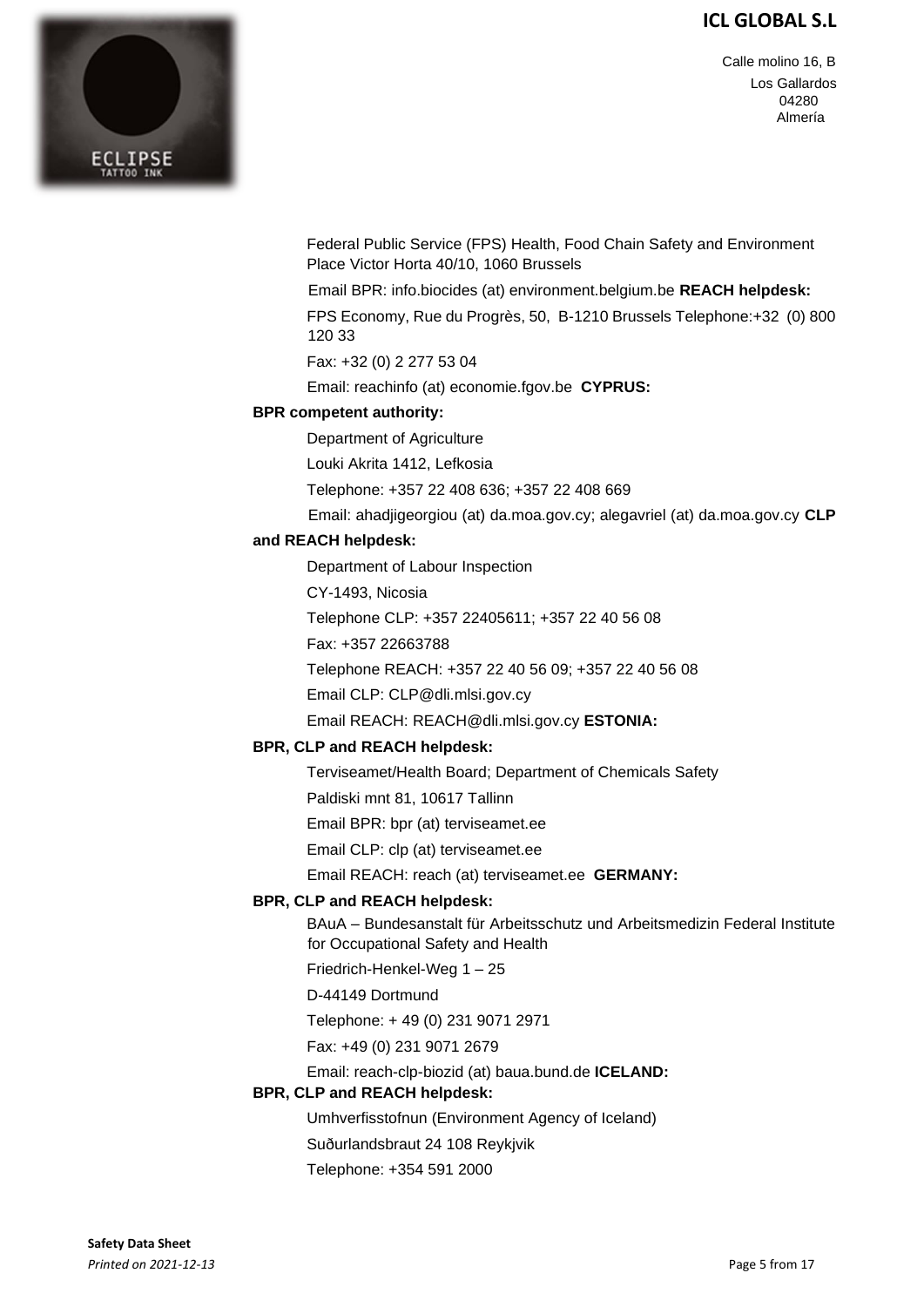

Calle molino 16, B Los Gallardos 04280 Almería

Fax: +354 591 2010

Email: ust (at) ust.is **LATVIA:** 

#### **BPR, CLP and REACH helpdesk:**

Latvian Environment, Geology and Meteorology Centre (LEGMC)

Chemicals and Hazardous Waste Department

Maskavas iela 165, Rīga, LV-1019

Telephone: +371 6703 2027 Fax:

+371 6714 5154

Email BPR: biocides (at) lvgmc.lv

Email CLP and REACH: reach (at) lvgmc.lv

#### **LUXEMBOURG:**

#### **BPR competent authority:**

Administration de l'Environnement

Service produits chimiques et substances dangereuses

1, avenue du Rock'n'Roll L-4361 Esch-sur-Alzette Luxembourg Email:

biocides (at) aev.etat.lu

#### **CLP and REACH helpdesk:**

Luxembourg Institute of Science and Technology (LIST) 41 r. du Brill, L-4422 Belvaux - Luxembourg

Phone : +352 275 888 1

Email: reach (at) list.lu or clp(at) list .lu

#### **NETHERLANDS:**

**BPR helpdesk:** CtGB - College voor de toelating van gewasbeschermingsmiddelen en biociden

Bennekomseweg 41, 6717 LL Ede

Telephone: +31 0 317 47 18 10

Email: servicedesk (at) ctgb.nl **CLP and** 

#### **REACH helpdesk:**

National Institute for Public Health and the Environment (RIVM)

Antonie van Leeuwenhoeklaan 9

P.O. Box 1 - 3720 BA Bilthoven **PORTUGAL:** 

#### **BPR competent authority:**

Direção-Geral da Saúde (DGS) Alameda D. Afonso Henriques,

45 – 1049 005 Lisboa

Telephone: +351 218 430 500

Fax: +351 218 430 742

Email: geral (at) dgs.pt **CLP** 

#### **and REACH helpdesk:**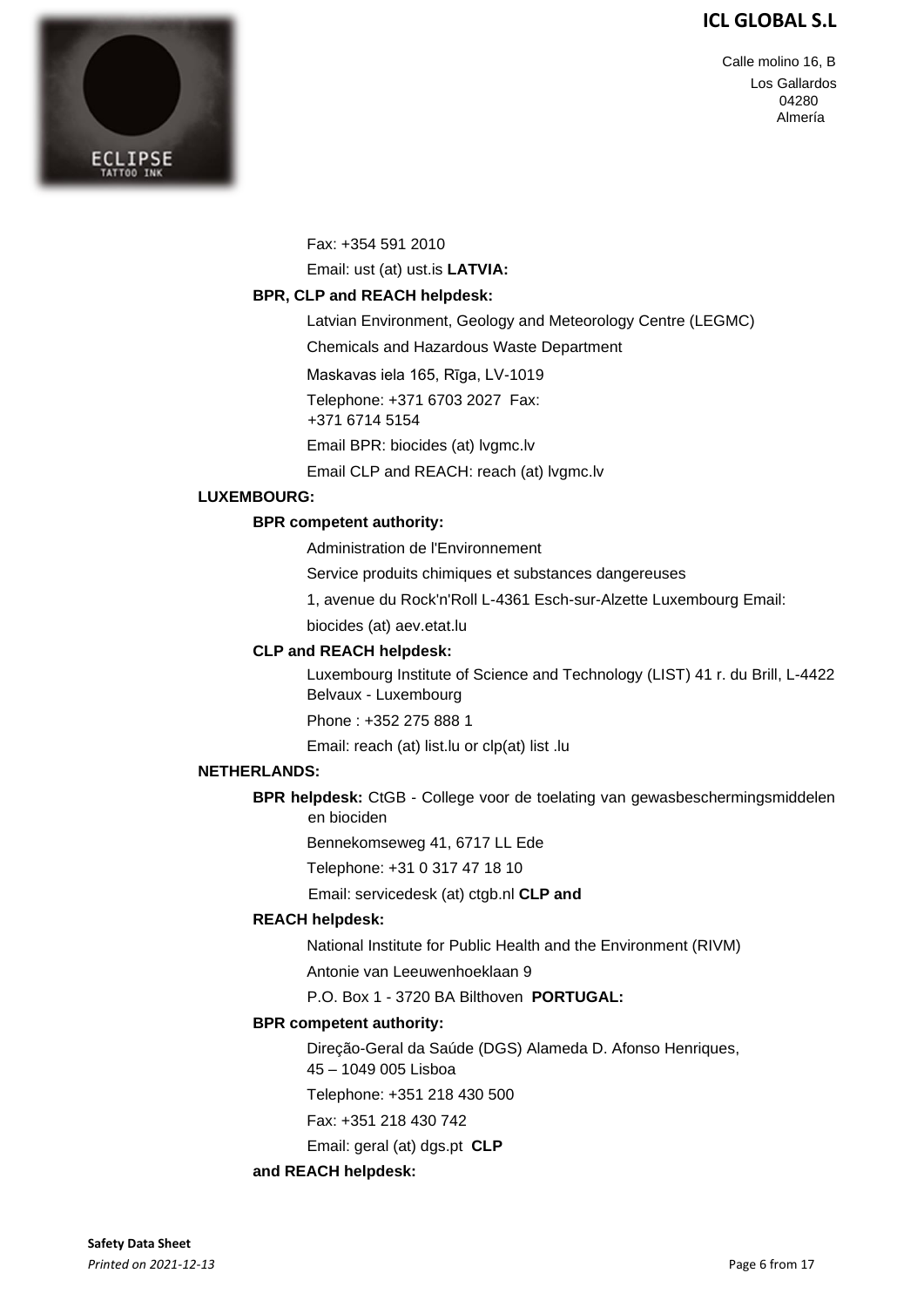

Calle molino 16, B Los Gallardos 04280 Almería

Agência para a Competitividade e Inovação, I.P.

Portuguese Agency for Competitiveness and Innovation

Estrada do Paço do Lumiar, Campus do Lumiar, Edif. A 1649

- 038 Lisboa **SLOVAKIA:** 

#### **BPR, CLP and REACH helpdesk:**

Ministry of Economy of the Slovak Republic

Centre for Chemical Substances and Preparations

Mlynske nivy 44/a,

827 15 Bratislava

Phone: +421 2 4854 4511 **SWEDEN:** 

#### **BPR, CLP and REACH helpdesk:**

Swedish Chemicals Agency P.O Box 2, SE 172 13 Sundbyberg Telephone:

+46 8 5194 1100; +46 8 519 41 111 **BULGARIA:** 

#### **BPR competent authority:**

The Ministry of Health, 5,"Sveta Nedelya" sq , Sofia-1000 Telephone: +359 2 9301 214 Fax: +359 2 9883413

Email: amaslarska (at) mh.government.bg; vhristova (at) mh.government.bg

#### **CLP and REACH helpdesk:**

Ministry of Environment and Water 67, W. Gladstone Str./22, Maria Louisa Blvd. Sofia 1000

Fax: + 359 2 980 33 17 **CZECH REPUBLIC:** 

#### **BPR competent authority:**

Ministry of Health of the Czech Republic Palackeho namesti 4 CZ - 128 01 Prague 2 Telephone: +420 267 082 305

- 
- Fax: +420 267 082 228

Email: biocidy (at) mzcr.cz **CLP and** 

#### **REACH helpdesk:**

CENIA Vrsovicka 1442/65, 100 10 Prague 10

Telephone: +420 267 125 323 Email CLP: clp (at) cenia.cz

### Email REACH: reach (at) cenia.cz **FINLAND:**

### **REACH, CLP and BPR helpdesk:**

Finnish Safety and Chemicals Agency (Tukes)

P.O.Box 66, 00521 Helsinki

Telephone: +358 400 393 033 (REACH/CLP); +358 50 597 6338 (BPR)

#### **GREECE:**

#### **CLP and REACH helpdesk:**

Directorate of Energy, Industrial and Chemical Products - DG of General Chemical State Laboratory under the Independent Authority for Public Revenue (IAPR)

16, An. Tsocha str. GR-11521 Athens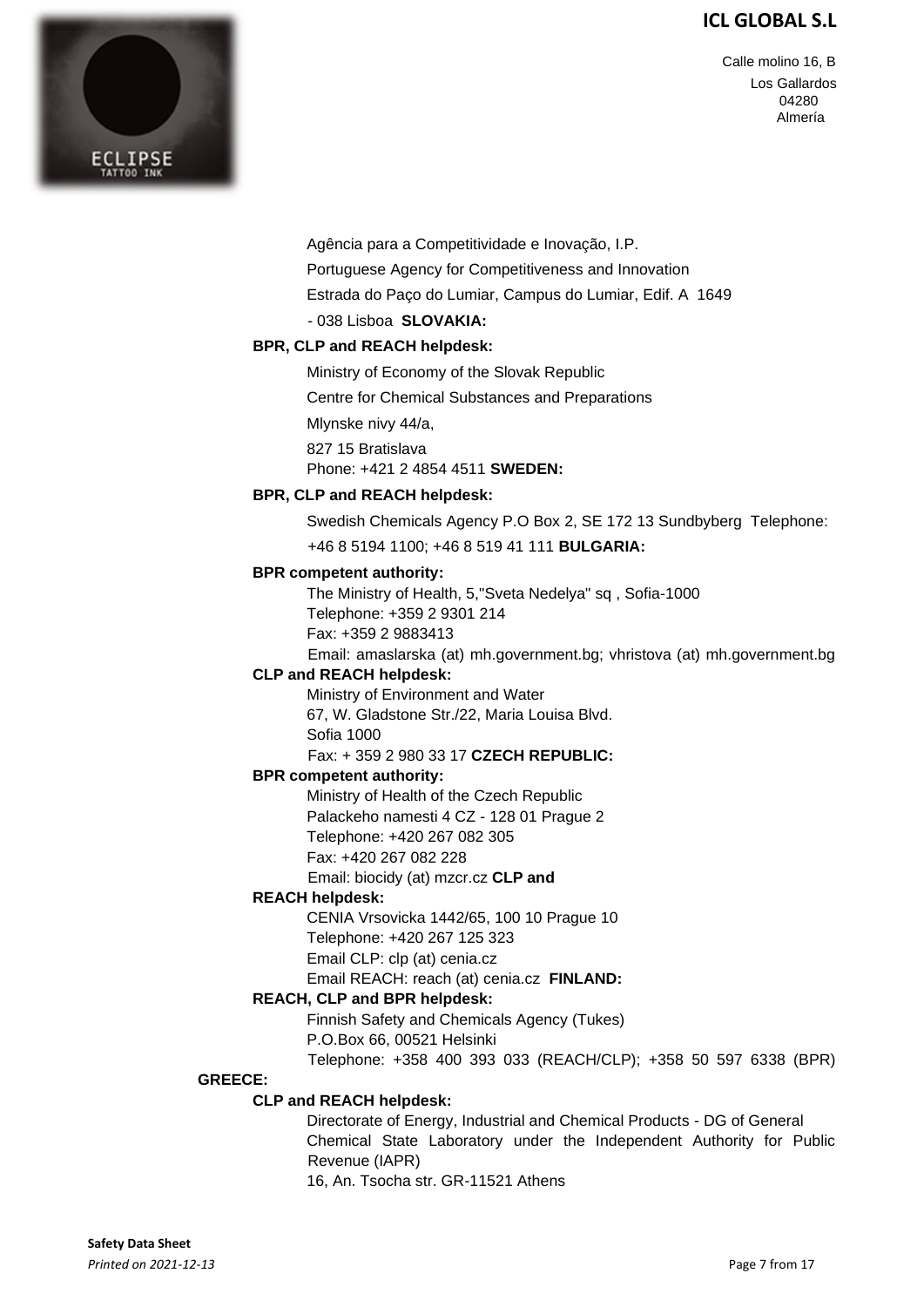Calle molino 16, B Los Gallardos 04280 Almería



Telephone: +30 210 64 79 286; +30 210 64 79 287 Fax: +30 210 64 66 917 Email: elhelpdesk (at) gcsl.gr **BPR helpdesk:**  Directorate of Energy, Industrial and Chemical Products - DG of General Chemical State Laboratory under the Independent Authority for Public Revenue (IAPR) 16, An. Tsocha str. GR-11521 Athens Telephone: +30 210 64 79 286; +30 210 64 79 287 Fax: +30 210 64 66 917 Email: elhelpdesk (at) gcsl.gr **IRELAND: BPR competent authority:**  Pesticide Registration and Control Division Dept of Agriculture, Food and the Marine, Back Weston Laboratory Complex, Backweston, Celbridge, Co Kildare Telephone: +353 1 615 7552 Email: biocides (at) agriculture.gov.ie **CLP and REACH helpdesk:** Health and Safety Authority Metropolitan Building James Joyce Street Dublin 1 Telephone: +353 1 614 7000 Fax: +353 1 614 7120 Email: chemicals (at) hsa.ie CLP website **LIECHTENSTEIN: CLP and REACH helpdesk:**  Office of Environment Dr. Grass-Str. 12 / Postfach 684 Vaduz FL-9490 Phone: +423 236 64 00 Fax: +423 236 64 11 E-mail BPR: biocide (at) llv.li; E-mail CLP: clp (at) llv.li; E-mail REACH: reach (at) llv.li **MALTA: BPR, CLP and REACH helpdesk:**  Malta Competition & Consumer Affairs Authority (MCCAA) Regulatory Affairs Directorate Technical Regulations Division Mizzi House, National Road, Blata l-Bajda, HMR9010 Telephone: +356 2395 2000 Fax: +356 2124 2406 E-mail BPR: biocides (at) mccaa.org.mt E-mail REACH and CLP: helpdesk.mccaa (at) mccaa.org.mt **NORWAY: BPR, CLP and REACH helpdesk:**  Norwegian Environment Agency P.O. Box 5672 Torgarden 7485 Trondheim Telephone: +47 73 58 05 00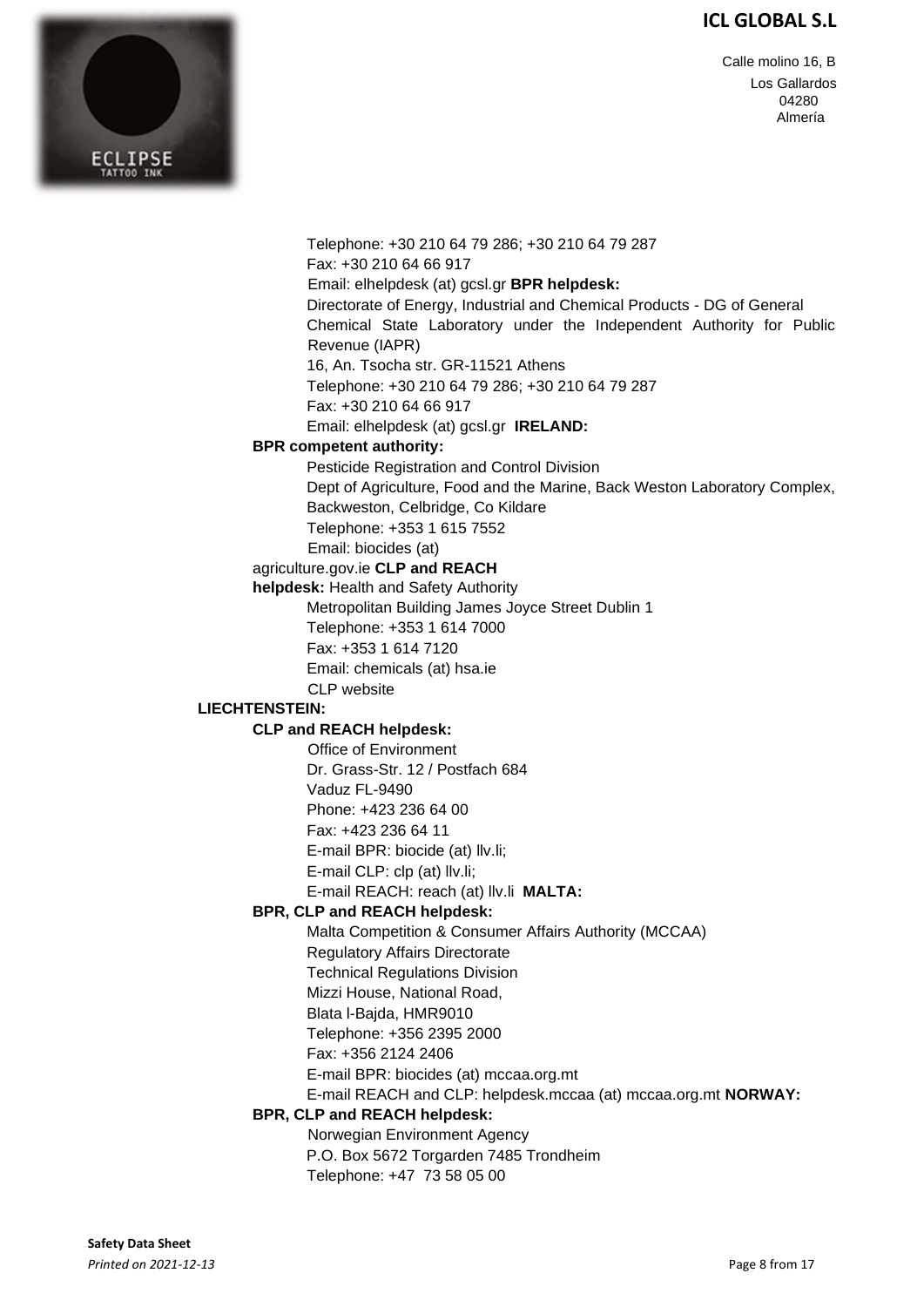Calle molino 16, B Los Gallardos 04280 Almería



Email BPR: biocides (at) miljodir.no Email CLP and REACH: kjemikalier (at) miljodir.no **ROMANIA:** 

### **BPR competent authority:**

Ministry of Health, National Committee for Biocidal Products Str. Dr. A. leonte, Nr 1-3 050463 Bucuresti Telephone: +40 21 311 86 20 Fax +40 21 311 86 20

Email: helpdesk.biocide (at) insp.gov.ro **CLP and** 

#### **REACH helpdesk:**

National Environmental Protection Agency (NEPA) 294 Splaiul Independentei Street Floor: 1, District: 6 060031 Bucharest Telephone: +40 21 207 11 06 Fax: +40 21 207 11 16 **SLOVENIA:** 

#### **BPR, CLP and REACH helpdesk:**

Chemicals Office of the Republic of Slovenia Ajdovščina

4, SI-1000 Ljubljana Telephone:

+ 386 14 00 60 51

Email BPR: biocidi.uzk (at) gov.si

Email CLP and REACH: reach.mz (at) gov.si **SWITZERLAND:** 

#### **REACH helpdesk:**

Common notification authority for chemicals of FOEN - FOPH – SECO 3003 Berne

Phone: +41 (0)58 465 12 53

Email: reachhelpdesk (at) bag.admin.ch **BPR helpdesk:** 

Common notification authority for chemicals of FOEN - FOPH - SECO 3003 Berne

Phone: +41 (0)58 462 73 05

E-mail: cheminfo (at) bag.admin.ch

#### $2<sub>-</sub>$ **Hazards identification**

**The product can be considered not dangerous for man and the environment, in the correct conditions of use, nevertheless the possibility of an allergic reaction in particularly sensitive subjects cannot be excluded.** 

#### **2.1 Classification of the substance or mixture**

The product is not classified as dangerous according to the provisions of Regulation (EC) 1272/2008 (CLP).

#### **2.2 Label elements**

Hazard pictograms: Warnings: Hazard statements: Precautionary advice: Product treated with gamma rays to achieve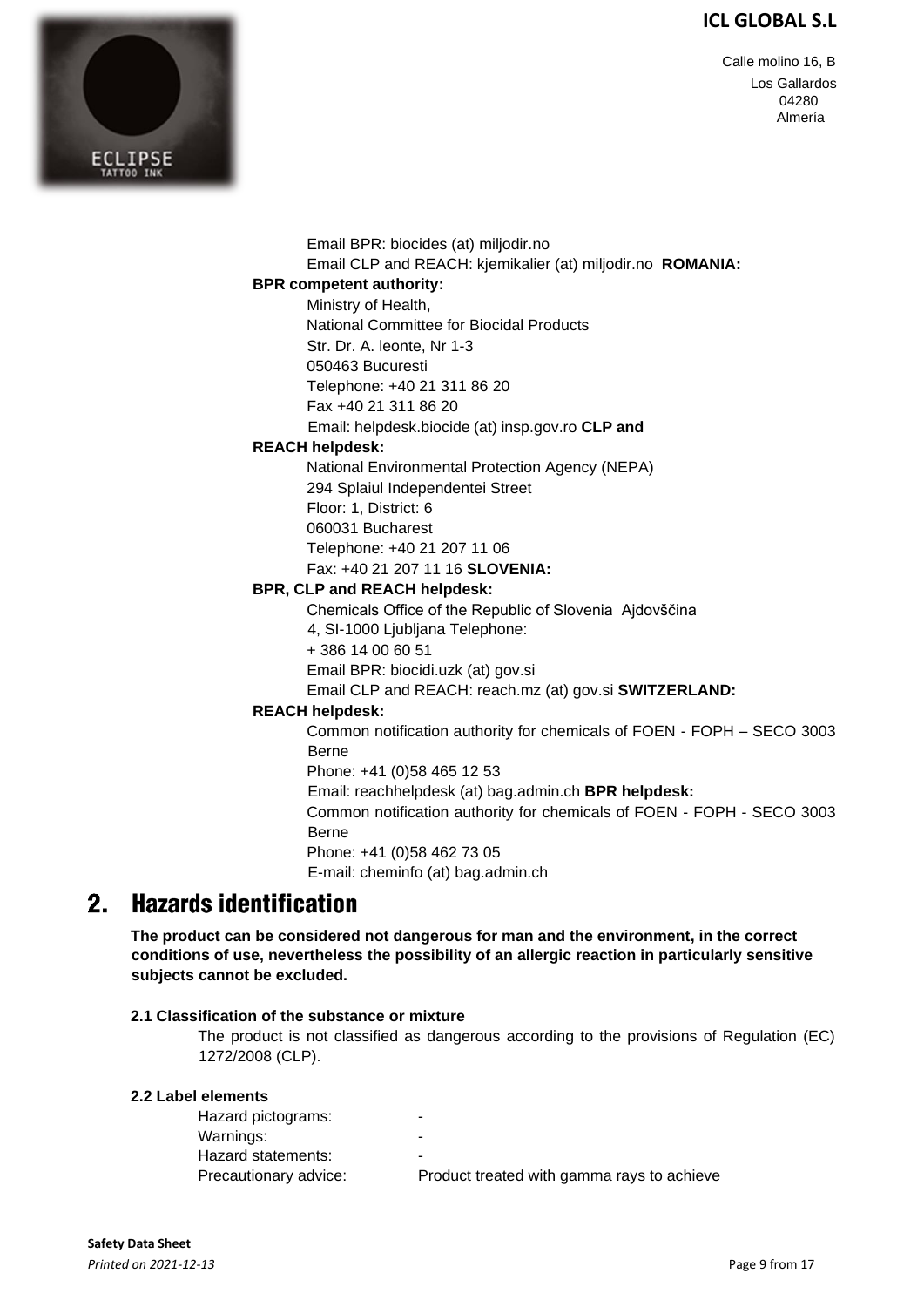

Calle molino 16, B Los Gallardos 04280 Almería

 of sterility maintain incontaminated, protected from sources of light and heat.

More information can be found in section 7.

#### **2.3 Other dangers**

.

Based on the available data, the product does not contain PBT (Persistent, Bioaccumulative and Toxic) or vPvB (very Persistent and very Bioaccumulative) substances in a percentage greater than 0.1%

#### **Composition / information on ingredients**  $3.$

#### **3.2 Mixtures**

The product does not contain substances classified as dangerous for health or for the environment pursuant to the provisions of Regulation (EU) 1272/2008 (CLP) (and subsequent amendments and adjustments) in quantities that require a declaration.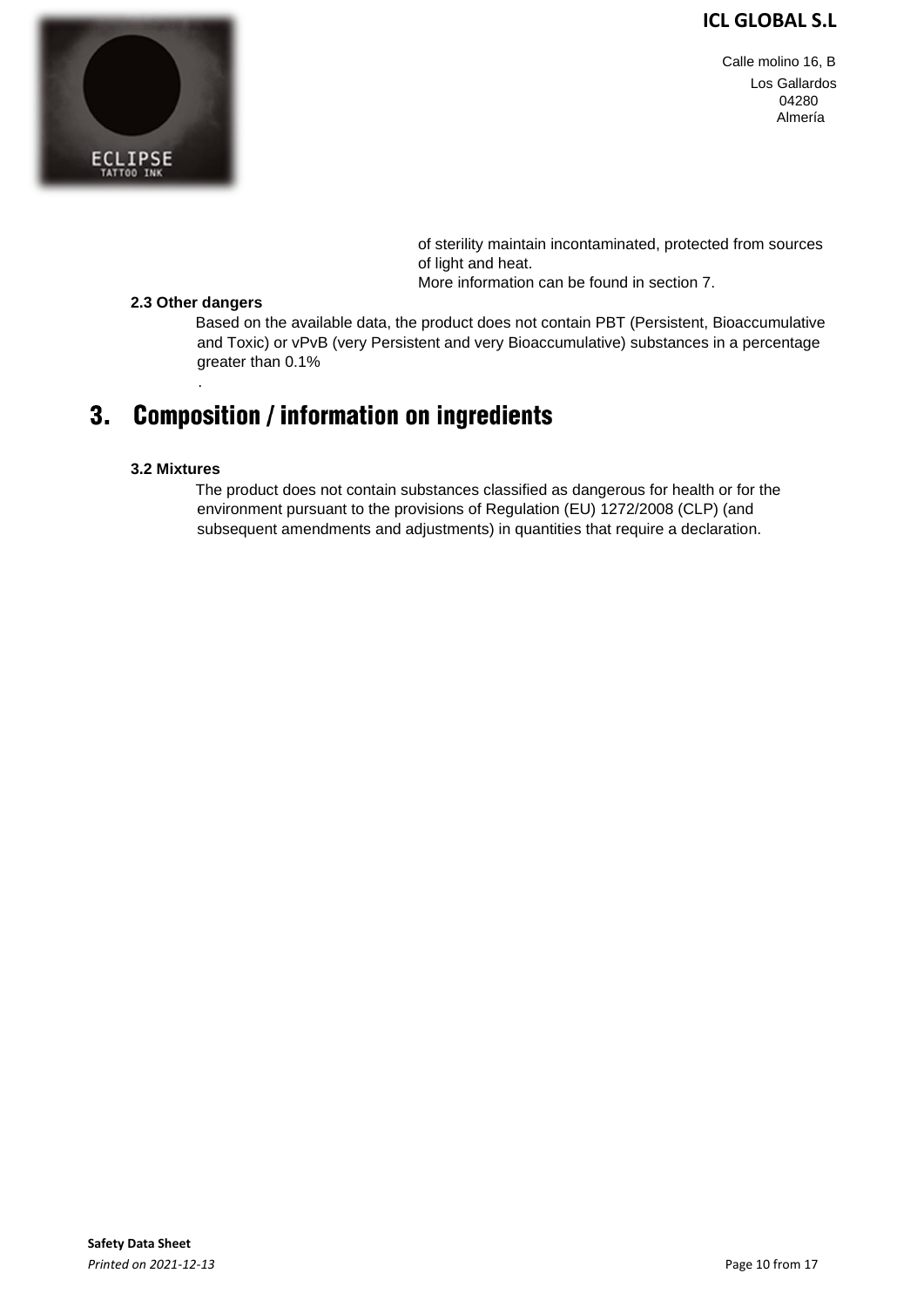Calle molino 16, B Los Gallardos 04280 Almeria



#### $\mathbf{4}$ **First aid measures**

#### **4.1 Description of first aid measures** *General*

#### *notes*:

It is highly unlikely that there will be a reaction requiring help. If necessary, contact a doctor or poison control center and show this safety data sheet.

#### *If inhaled:*

Unlikely event as the product has a high concentration of non-volatiles. If irritation or other symptoms occur, go to fresh air. Get medical attention if irritation persists.

### *In contact with the skin:*

Contact is necessary for the function of the product.

Wash thoroughly with soap and water. Take off contaminated clothes and wash them before wearing them again. In case of skin irritation contact a doctor.

#### *In contact with the eyes:*

Rinse thoroughly for 15 minutes under running water with the eyelids open. If in doubt, contact a physician or poison control center and show this safety data sheet.

#### *If ingested:*

If the person is conscious, rinse the mouth and drink plenty of water. Do not administer anything by mouth if the subject is unconscious and if not authorized by a doctor. If in doubt, contact a physician or poison control center and show this safety data sheet. Induce vomiting only on medical advice.

#### *Self-protection of the first responder:*

The use of personal protective equipment is recommended to safeguard hygiene and safety.

### **4.2 Most important symptoms and effects, both acute and delayed** No

symptoms and dangerous effects known.

#### **4.3 Indication of any immediate medical attention and special treatment needed**

No special recommendations (It is advisable, if necessary, to show this safety data sheet to the Doctor).

#### **Fire-fighting measures** 5.

The product is not combustible except in extreme conditions and after complete evaporation of the water contained.

#### **5.1 Extinguishing media**

*Suitable extinguishing media:* Water spray, dry powder, foam, carbon dioxide (CO2). *Unsuitable extinguishing media:* Direct water jets.

**5.2 Special hazards arising from the substance or mixture** Avoid

breathing combustion products.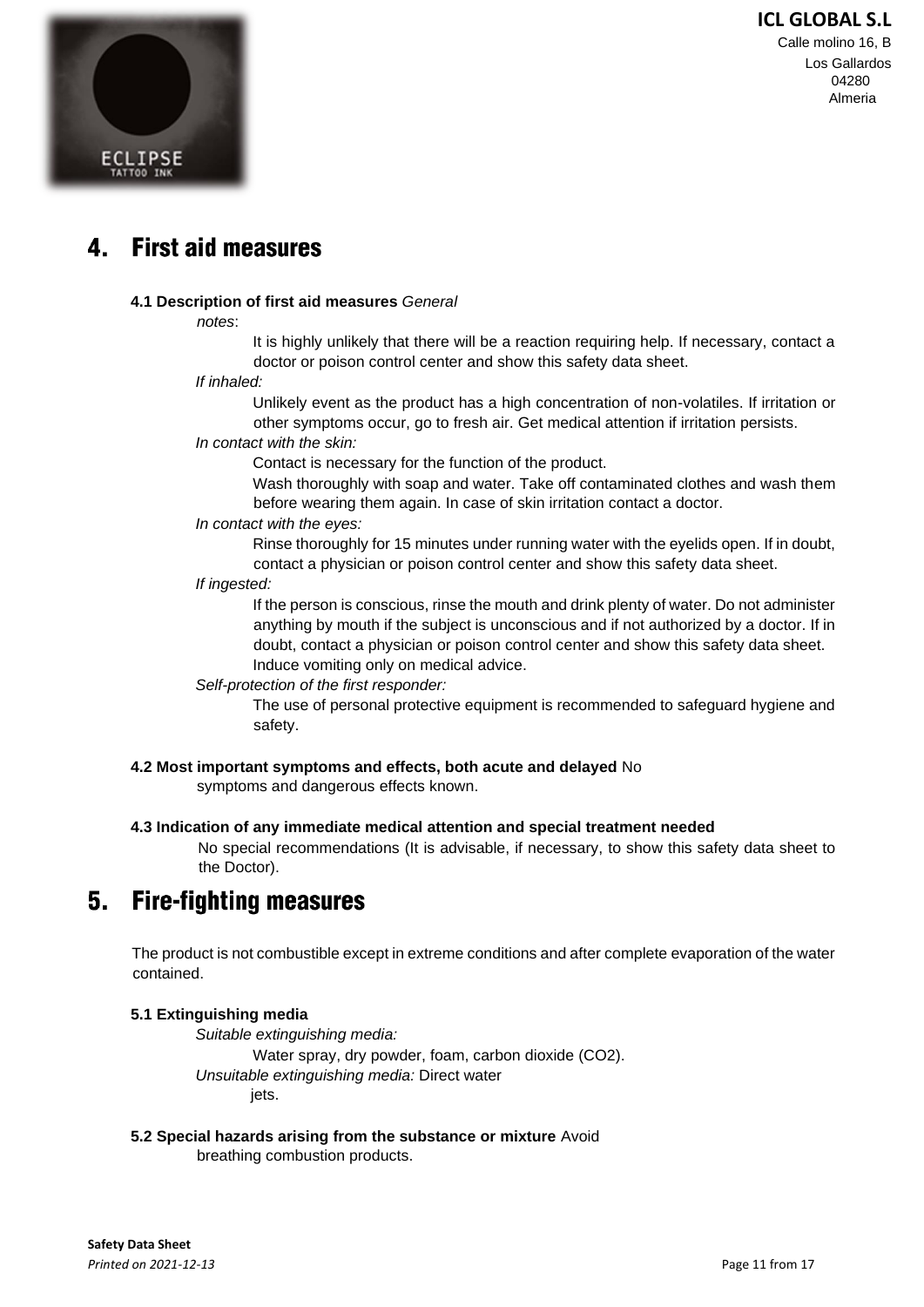

#### **5.3 Recommendations for firefighters**

Do not enter the fire area without adequate protection. It is advisable to have this safety data sheet be viewed by the staff. There are no further recommendations.

#### 6. **Measures in case of accidental release**

# **6.1 Personal precautions, protective equipment and emergency procedures** Use

personal protective equipment, more information in section 8.

#### **6.2 Environmental precautions**

Keep the pure product away from drains, surface water and groundwater. Prevent the product from entering the water and sewer systems. Should significant quantities of product be dispersed, notify the competent local authorities immediately.

#### **6.3 Methods and materials for containment and cleaning up**

Dry with absorbent material (eg cloth), wash thoroughly with water and detergent, rinse. Avoid spilling into the sewer.

#### **6.4 References to other sections**

We recommend viewing sections 8 and 13 of this safety data sheet.

#### **Handling and storage**  $7<sub>-</sub>$

#### **7.1 Precautions for safe handling**

For reasons of hygiene and respect for the end customer, use disposable and sterile materials, in compliance with the most stringent hygiene and health standards. Keep away from sources of light and heat. Shake the bottle before each use. Close immediately after use, keep the product uncontaminated. Indicate, on the bottle or in a special register, the date of first opening of the product. Check that the product has not expired (based on the expiration date on the product label) and that it has not been opened for more than 12 (twelve) months. Do not mix the product with inks of other brands or with incompatible substances and mixtures. Do not eat, drink or smoke during use.

#### **7.2 Conditions for safe storage, including any incompatibilities**

Keep only in the original bottle. Keep uncontaminated, reseal immediately after use. Keep well capped in a cool and dry place away from strong sources of light and heat, especially direct ones. Optimal temperatures for stability from  $+ 5 \degree$  C to  $+ 25 \degree$  C, avoid freezing. Periodically check the expiry date indicated on the label, do not use after this date. Do not mix or contaminate with incompatible chemicals.

#### **7.3 Specific end uses**

Mixture for tattoos for professional use only by qualified personnel, in possession of the requisites required by the laws in force, in suitable environments and in compliance with the most stringent hygiene and health regulations.

#### 8. **Exposure control / personal protection**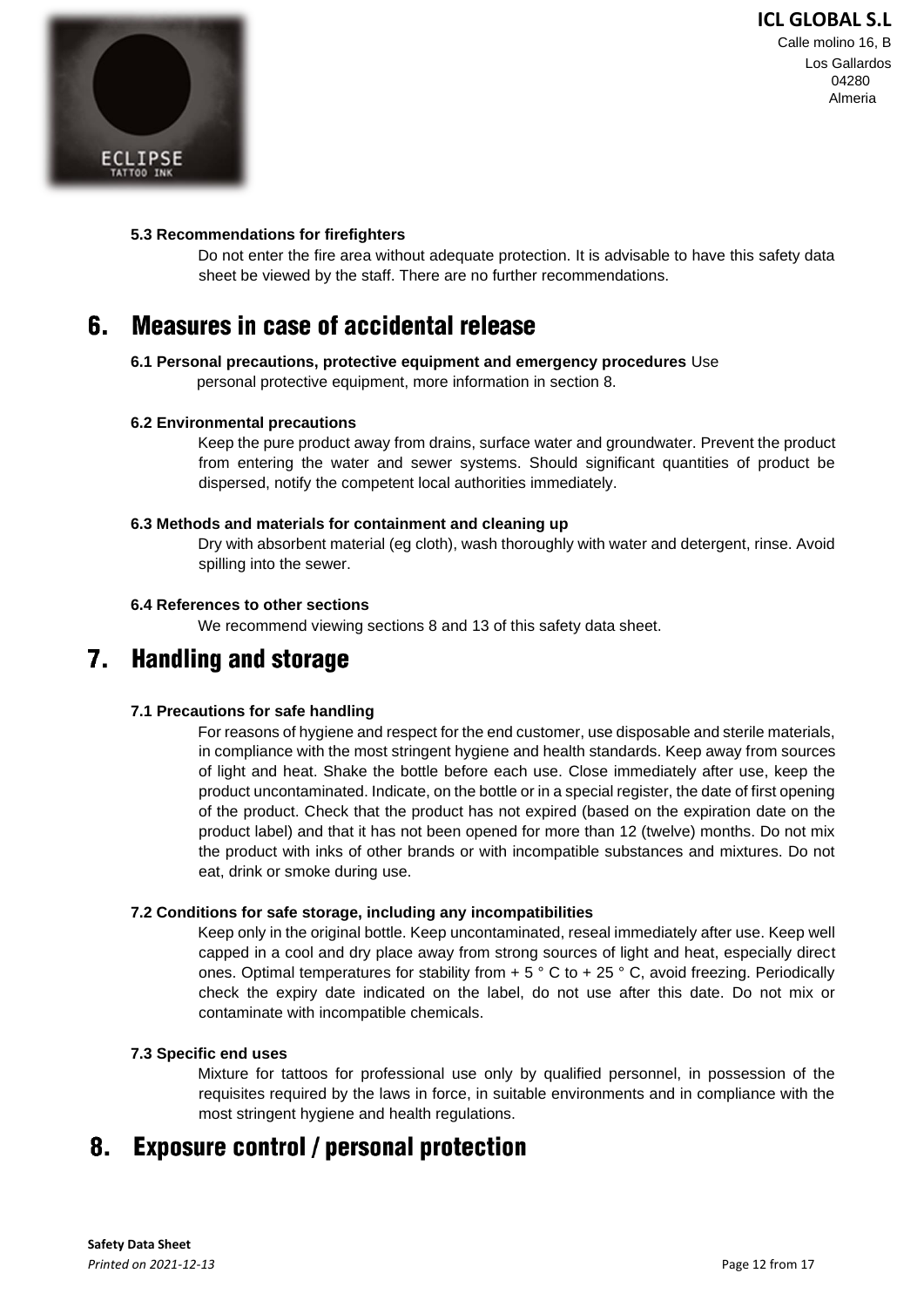

Calle molino 16, B Los Gallardos 04280 Almeria

**8.1 Control parameters** The limit values are not defined as the product is not dangerous.

#### **8.2 Exposure controls**

Direct contact with the product is necessary for its function (see point 1.2 relating to uses identified as relevant), for this reason no damage is expected. The following protective measures are designed to minimize any risks.

#### *Appropriate technical checks*

Ensure adequate and sufficient ventilation. Follow the handling and storage instructions in section 7 of this document.

#### *Eye / face protection:*

Use suitable protective goggles to prevent splashing of the product *Skin /* 

#### *body protection (hand protection):*

Not required, contact is necessary for the function of the product. The operator, for hygienic and health reasons, must use suitable disposable gloves, disposable gowns and any other personal protective equipment and precautions necessary to guarantee the hygiene and safety of the subject undergoing treatment.

#### *Respiratory protection:*

Ensure adequate aeration and ventilation. The operator, for hygienic and health reasons, must use a special disposable mask.

#### **Physical and chemical properties** 9.

#### **9.1 Information on basic physical and chemical properties**

Dispersion of a mixture of pigments in water, stabilizing and wetting additives. The product kept in the original sealed container is chemically and microbiologically stable.

| Appearance:                               | <b>Black liquid</b>                          |
|-------------------------------------------|----------------------------------------------|
| Odor: Characteristic Odor threshold: -    |                                              |
| pH:                                       | $5 - 7$                                      |
| Melting / freezing point:                 |                                              |
| Initial boiling point:                    |                                              |
| Boiling range:                            |                                              |
| Flash point:                              |                                              |
| Evaporation rate:                         |                                              |
| Flammability (solid, gas):                |                                              |
| Upper / lower flammability limits:        |                                              |
| Upper / lower explosion limits:           |                                              |
| Vapor pressure:                           |                                              |
| Vapor density: - Relative density:        |                                              |
| Solubility:                               | Liquid soluble in water. Insoluble pigments. |
| Partition coefficient: n-octanol / water: |                                              |
| Self-ignition temperature:                |                                              |
| Decomposition temperature:                |                                              |
| Viscosity:                                |                                              |
| Explosive properties:                     |                                              |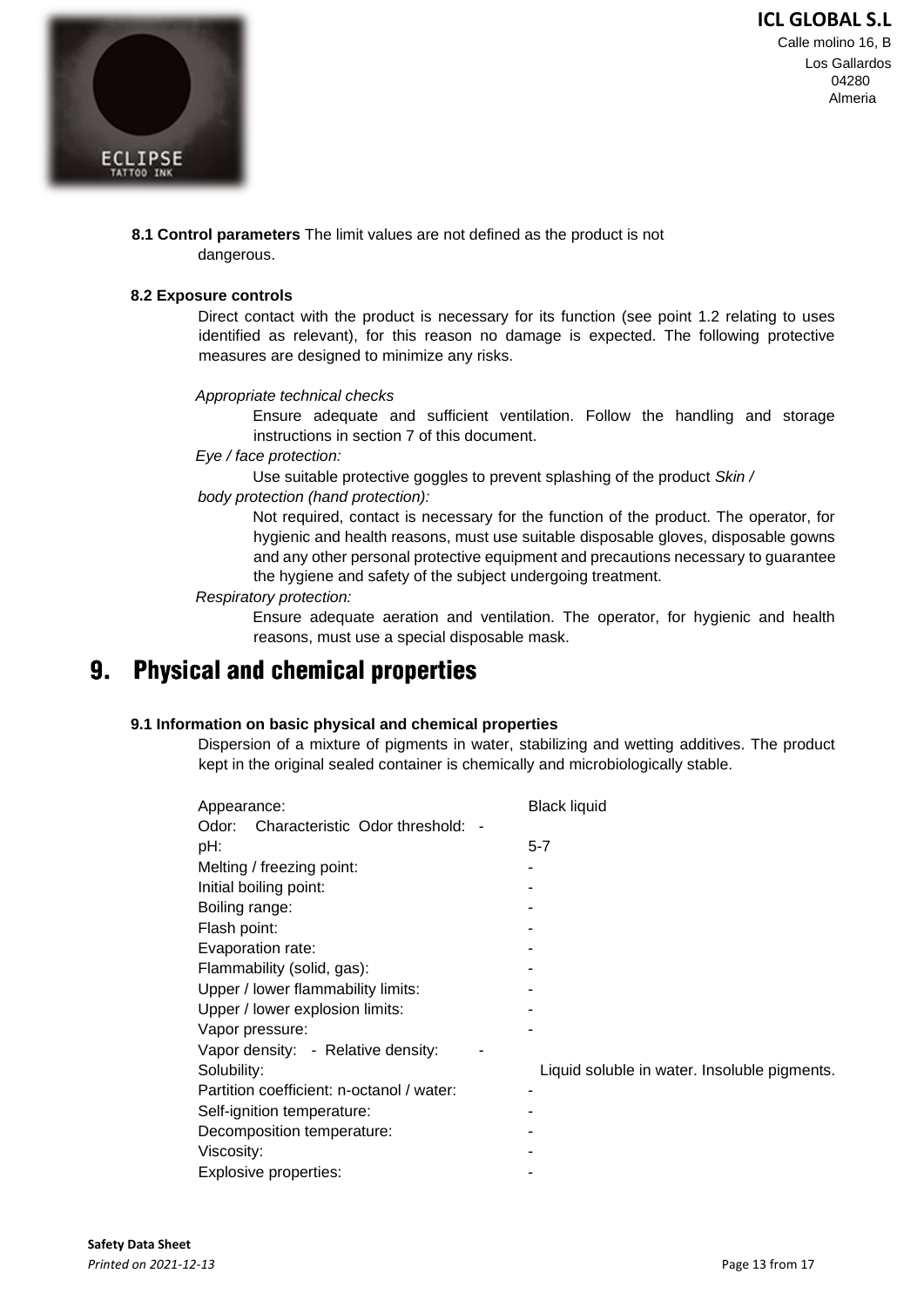

Calle molino 16, B Los Gallardos 04280 Almeria

Oxidizing properties:

#### **9.2 Other information**

Specific product for tattoos for professional use only.

## 10. stability and reactivity

#### **10.1 Reactivity**

No dangerous reactions if the instructions / indications for storage and handling (section 7 of this safety data sheet) are observed. Do not mix with products of other brands and products with relevant identified uses other than those described in this sheet.

#### **10.2 Chemical stability**

The product is stable if the requirements / indications for storage and handling (section 7 of this safety data sheet) are respected. Do not mix with products of other brands and products with relevant identified uses other than those described in this sheet.

#### **10.3 Possibility of hazardous reactions**

No dangerous reactions known or expected if handled and stored according to requirements.

#### **10.4 Conditions to avoid**

See point 7.2 of this safety data sheet.

#### **10.5 Incompatible materials**

Strong oxidants such as concentrated nitric acid, potassium dichromate in acid solution, hydrogen peroxide at concentrations greater than 30% and the like.

#### **10.6 Hazardous decomposition products**

No dangerous decomposition products if the storage and handling requirements as indicated in this sheet are respected.

# 11. Toxicological information

The safety margin of the product is very high, so if used correctly, no particular reactions are to be expected beyond the injury of the tattoo.

## 12. Ecological information

#### **12.1 Toxicity**

No environmental hazards are expected from the product.

- **12.2 Persistence and degradability** No data available.
- **12.3 Bioaccumulative potential**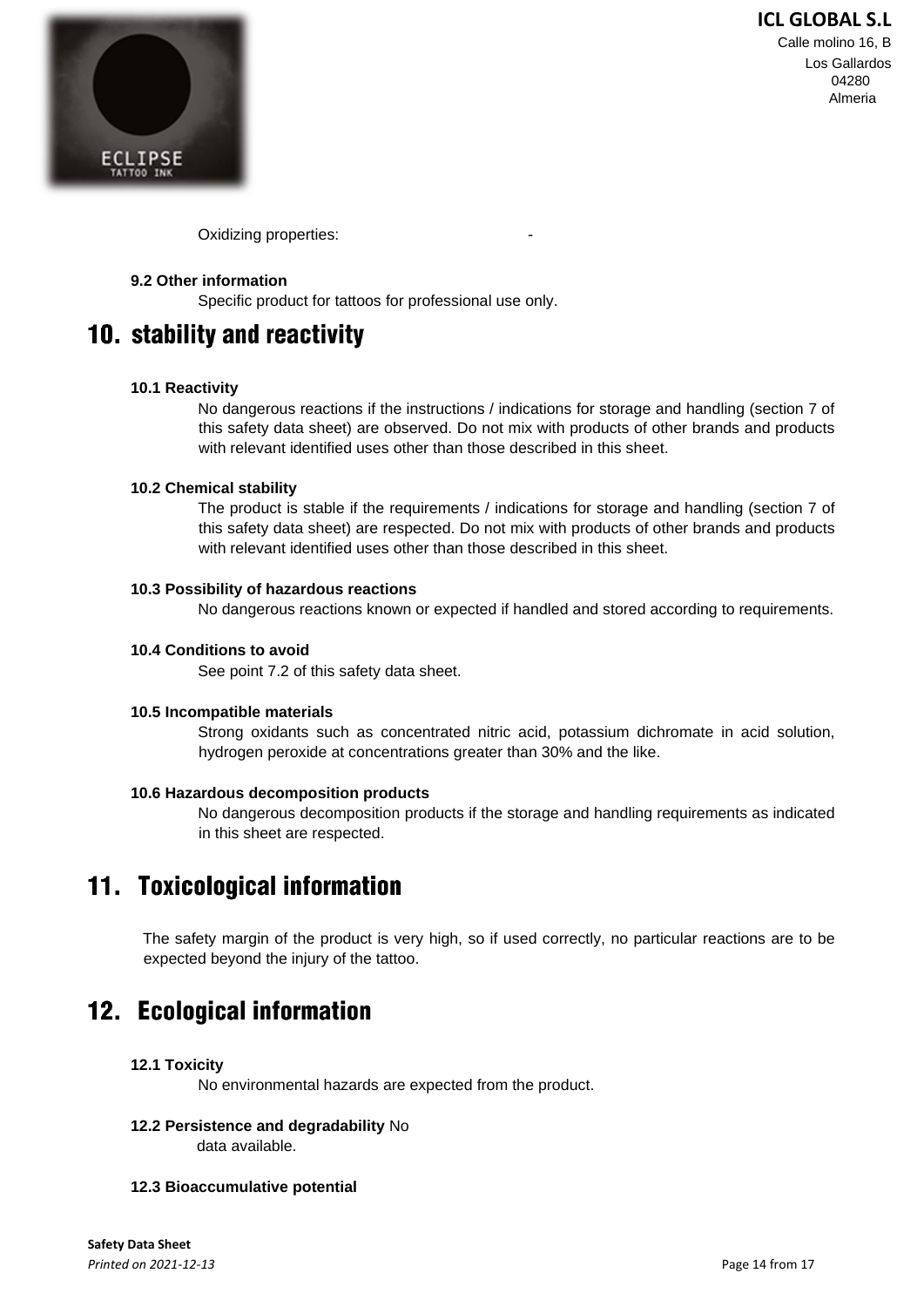

Calle molino 16, B Los Gallardos 04280 Almeria

Not expected. Significant bioaccumulation is unlikely due to the general insolubility of the solid components. Accumulation of the water-soluble components is unlikely.

#### **12.4 Mobility in soil**

The liquid phase of the product is soluble in water, the solid phase is insoluble and settles in static systems.

#### **12.5 Results of PBT and vPvB assessment**

According to Annex XIII of Regulation (EC) N. 1907/2006 concerning the registration, authorization and restriction of chemicals (REACH): the product does not contain substances that meet the PBT criteria (Persistent Bioaccumulative Toxic) or the vPvB criteria (very persistent, very bioaccumulative).

#### **12.6 Other adverse effects** Not

know.

## **13. Disposal considerations**

#### **13.1 Waste treatment methods**

Dispose of the pure product as special waste, according to local and national regulations. Avoid disposal in the sewer system. Follow the directions for recycling in your municipality.

Although all the components of the mixture are biodegradable or inert towards the environment, care must be taken to dispose of containers and any product residues according to applicable local, national and supranational regulations.

## **14. Transport information**

#### **14.1 UN number**

Not regulated as a dangerous product.

#### **14.2 UN proper shipping name**

Not regulated as a dangerous product.

**14.3 Transport hazard class (es)**  Not regulated as a dangerous product.

#### **14.4 Packing group**

Not regulated as a dangerous product.

#### **14.5 Environmental hazards**

Not regulated as a dangerous product.

#### **14.6 Special precautions for users**

See section 8 of this sheet.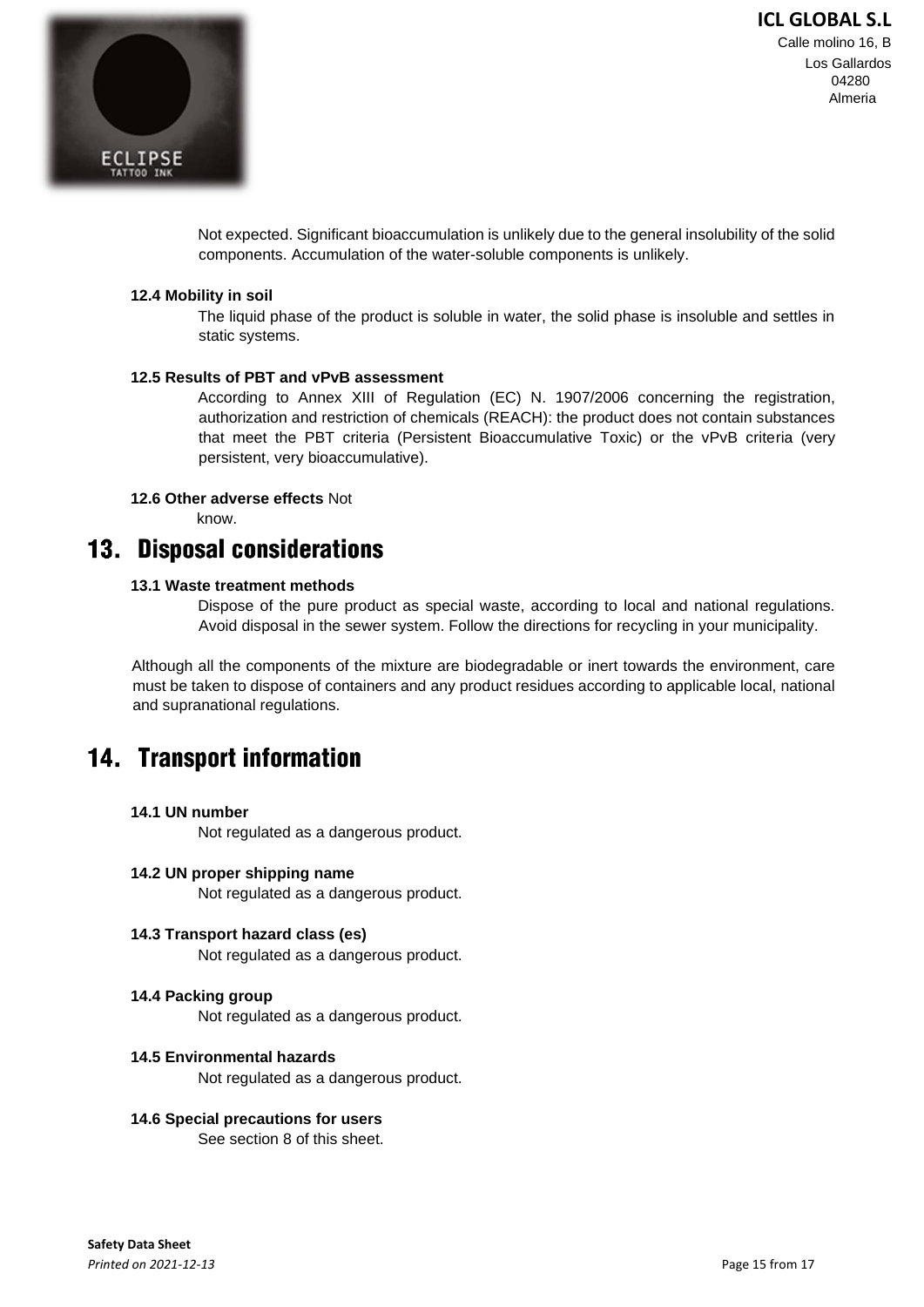Calle molino 16, B Los Gallardos 04280 Almeria



#### **14.7 Transport in bulk according to Annex II of Marpol 73/78 and the IBC Code**  Not applicable.

# 15. Regulatory information

**15.1 Standards and legislation on health, safety, environment specific for the substance or mixture**

Regulation (EC) 1907/2006 (REACH) Regulation (EU) 2020/2081 of 14 December 2020 Regulation (EC) n. 1272/2008 (CLP) and amendments Resolution ResAp (2008) 1 and references contained therein.

#### **15.2 Chemical safety assessment**

The safety margin of the product is very high, so if used correctly, no particular reactions are to be expected beyond the injury of the tattoo. Considering that this product is not dangerous, no chemical safety assessment has been carried out for this mixture by the supplier.

## **16. Other information**

#### **16.1 Method of use**

Strictly professional use.

Shake the bottle well before use.

It is recommended that the strictest hygiene and health regulations be respected when using the product.

Do not operate on damaged skin. Do not apply on irritated or inflamed skin.

The product is NOT to be used in the eye area.

Thoroughly clean the area to be treated.

For subjects predisposed to reactions of intolerance it is advisable to prevent allergy tests. If the answer is positive, don't use.

Store in a dry place, away from light and heat sources.

Keep out of reach of children.

Use within 12 months of opening.

**Observe the information for disposal.** 

**16.2 Information on the mixture** Carry out a preventive allergy test. Consult your doctor before proceeding with treatments on subjects positive for allergies.

#### **16.3 Operators**

Product intended for use exclusively by personnel having the necessary qualifications required by local and national regulations for the execution of tattoo and semi-permanent make-up treatments. The treatments must take place at suitable facilities, in compliance with local and national regulations.

#### **16.4 Representations**